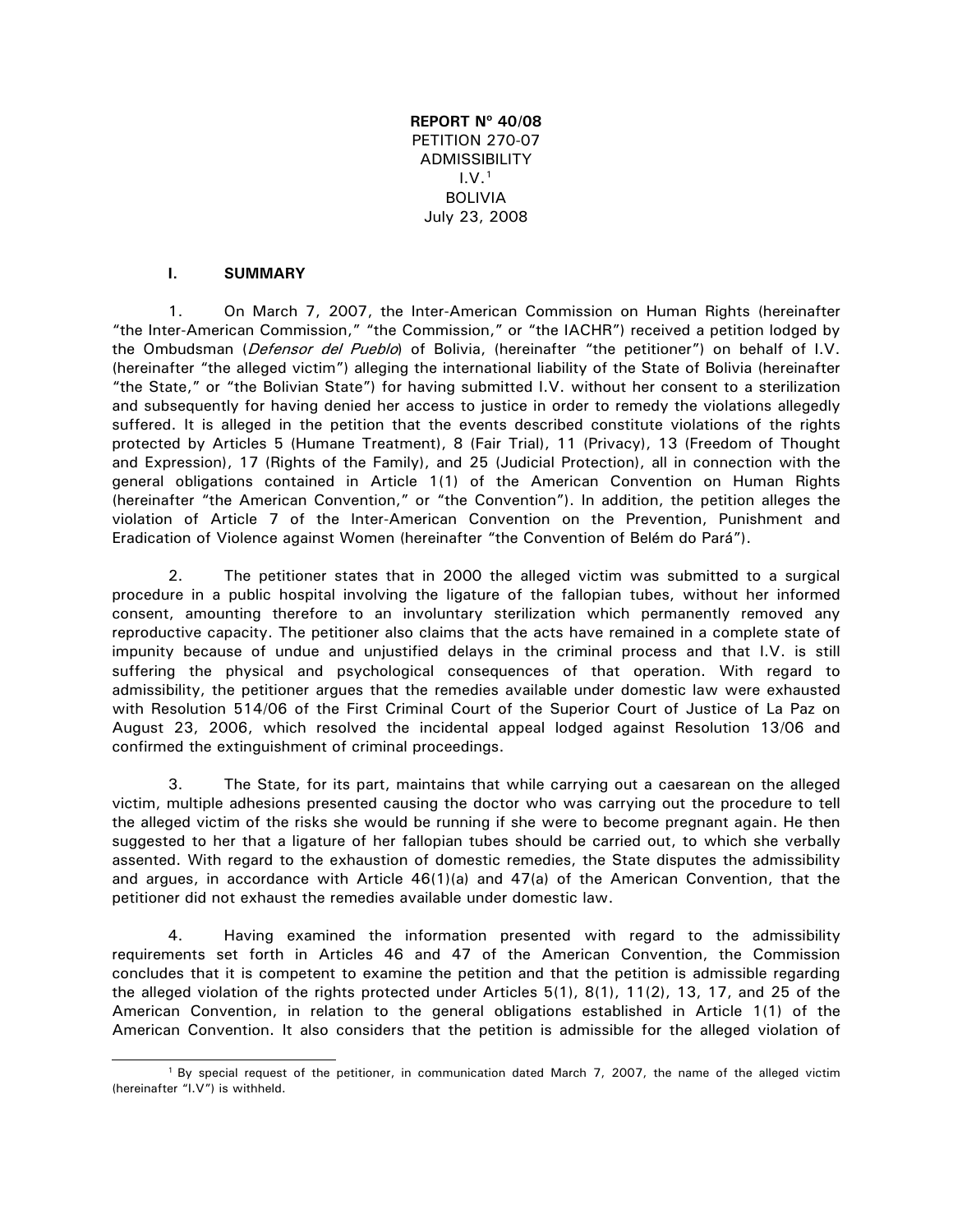Article 7 of the Convention of Belém do Pará. Therefore the Commission decides to notify the parties, publish the present Admissibility Report, and to include it in its Annual Report.

### **II. PROCESSING BY THE COMMISSION**

5. The Commission received the petition on March 7, 2007 and assigned it number P-270-07. On May 7, 2007, the Commission transmitted the petition to the State and granted a period of two months for the State to present its observations. In communication dated July 10, 2007, the petitioner provided information concerning the case.

6. On July 18, 2007, the Commission remitted the previous communication to the State and required it to present information regarding the petition within one month. On July 17, 2007, the Bolivian State requested an extension in order to reply to the petitioners' observations. By means of a communication dated August 14, 2007, the IACHR informed the Bolivian State that the requested extension of thirty days had been granted.

7. By notes dated August 17, 2007, September 19 and 21, 2007, the State requested copies of pages 12 and 13 of the petition and an additional extension of one month to lodge observations. The petitioner, by communication dated August 21, 2007, provided information on the case.

8. On October 1, 2007, the Commission remitted to the State copies of pages 12 and 13 of the petition, and informed it that the requested extension had been granted. By communication dated November 1, 2007, the petitioner furnished information on the case. This information was transmitted to the State on November 26, 2007 and the State was granted one month in which to lodge its observations.

9. By communication dated December 4, 2007, the State lodged observations on the case which were transmitted by the IACHR to the petitioner on December 18, 2007, and a period of one month was granted for observations to be lodged. On January 29, 2008, the petitioner requested an extension to present observations to the information presented by the State. By communication dated February 25, 2008, the petitioner submitted information on the petition which was transmitted to the State on April 1, 2008, with a period of one month for observations to be lodged. As of the date of this report, the State had not presented observations.

### **III. POSITIONS OF THE PARTIES**

### **A. Petitioner**

10. The petitioner claims that the alleged victim was submitted to a surgical procedure of ligature of the fallopian tubes in a public hospital without her informed consent and this was therefore an involuntary sterilization, during which she permanently lost her reproductive capacity. The petitioner adds that I.V. and her partner were informed once the procedure had taken place. The petitioner also adds that the events have remained completely unpunished because of undue and unjustifiable delays in the criminal process and that I.V. is still suffering the physical and psychological consequences of that operation. The petitioner states that a decision such as that of a ligature of the fallopian tubes is for a woman to make personally, and not for the state or the doctor.

11. The petitioner states that the alleged victim, aged 35, had her prenatal checks during the first three months of her pregnancy at the San Gabriel public hospital, and that from February 22, 2000 she continued with her checks in the public hospital, Hospital de la Mujer, where she underwent several examinations. The petitioner states that the last check she had was on June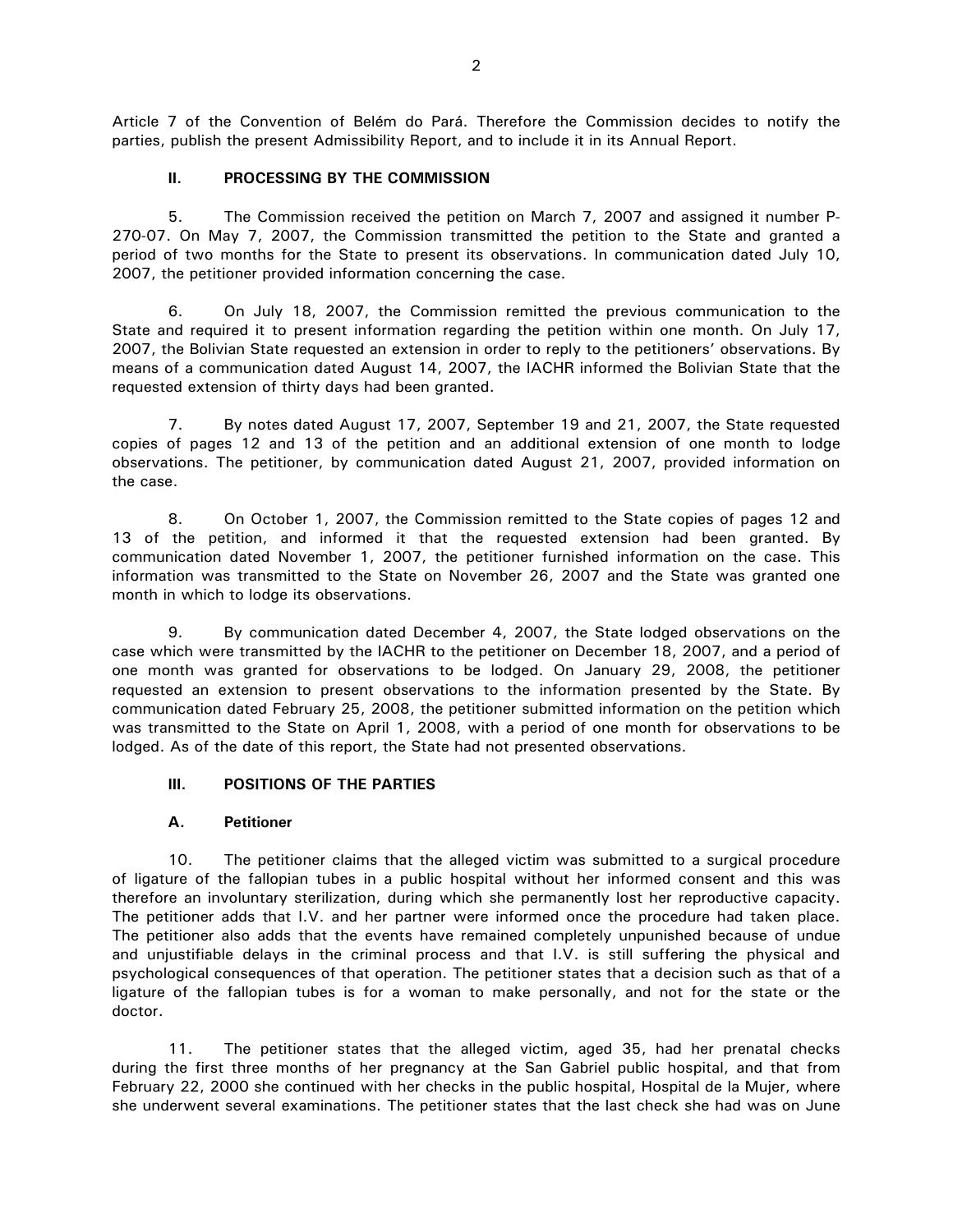28, 2000, during which a caesarean was programmed for around July 3 because the baby was the wrong way up.

12. The petitioner claims that on July 1, 2000, at around 3:50 p.m., I.V. presented as an emergency at the Hospital de la Mujer, accompanied by her partner and her daughter because her waters had broken, and she was attended by the doctors on duty. The petitioner alleges that Dr. Rosario Arteaga carried out a vaginal sweep even though she had been warned by the alleged victim that they should program a caesarian delivery.

13. At around 7:00 p.m., the petitioner claims that Dr. Edgar Torrico introduced himself to the alleged victim and informed her that he would carry out the surgery but that she should wait a little while longer. He states that I.V. asked the doctor whether the caesarian would be done at the same scar as the one before, to which he responded that he would decide it in the operation room that and that he would see her later.

14. The petitioner alleges that at around 8:45 p.m., I.V. was taken to the surgeon, prepared for the operation, and given an epidural anesthetic. He claims that during the operation, Dr. Torrico asked I.V. where she had had her first caesarian to which she replied that it had been done in Lima, Peru. He also asked her whether she had previously had an infection, to which I.V. replied in the negative. The petitioner alleges that these were the only questions made by the doctor to I.V. during the operation and that at no time was she told or asked anything relating to the ligature of the fallopian tubes.

15. The petitioner claims that I.V. asked the anesthetist to tell her what time her child would be born. He alleges that a short time afterwards, I.V. realized that the caesarean had taken place and she asked the time. The anesthetist answered that it was 9.26 p.m. The petitioner says that she saw her baby being handed to the neonatologist. He also says that at about 22.40 the alleged victim was taken into another room where she remained for about one hour. The petitioner alleges that throughout this process her partner and daughter remained at the hospital.

16. The petitioner adds that on July 2, 2000, at around 9.30 a.m., during a medical round, I.V. asked the third year intern, Marco Vargas, about the caesarean. He states that it was at that time that the doctor told her that they had performed a fallopian tube ligature and that she would not be able to have more children. Having been told this, the petitioner alleges that I.V. asked why it had been done to her and whether perhaps her life or the life of her baby had been at risk, to which the doctor replied that no, they had discovered many adhesions and that a future pregnancy could be very dangerous for her. The petitioner alleges that I.V. was left feeling very upset because at no time during the operation had they "spoken to her, informed her, or consulted her with regard to a ligature of the fallopian tubes" and she was only told about the operation the day after it had happened.

17. The petitioner says that I.V's partner asked for a written explanation concerning what had happened and that Dr. Vargas responded that the request should be made in duplicate, signed by a lawyer, addressed to the Hospital de la Mujer, and they would have the reply within 48 hours. The petitioner alleges that I.V's partner appealed to the Permanent Human Rights Assembly of Bolivia, organization which sent a note dated July 4, 2000, asking the hospital to report on the matter.

18. The petitioner states that on July 3, 2000, that is, two days after the operations, Dr. Vargas wrote on I.V's case history, "3/7/2000, 9.00 a.m.: The patient was told yesterday that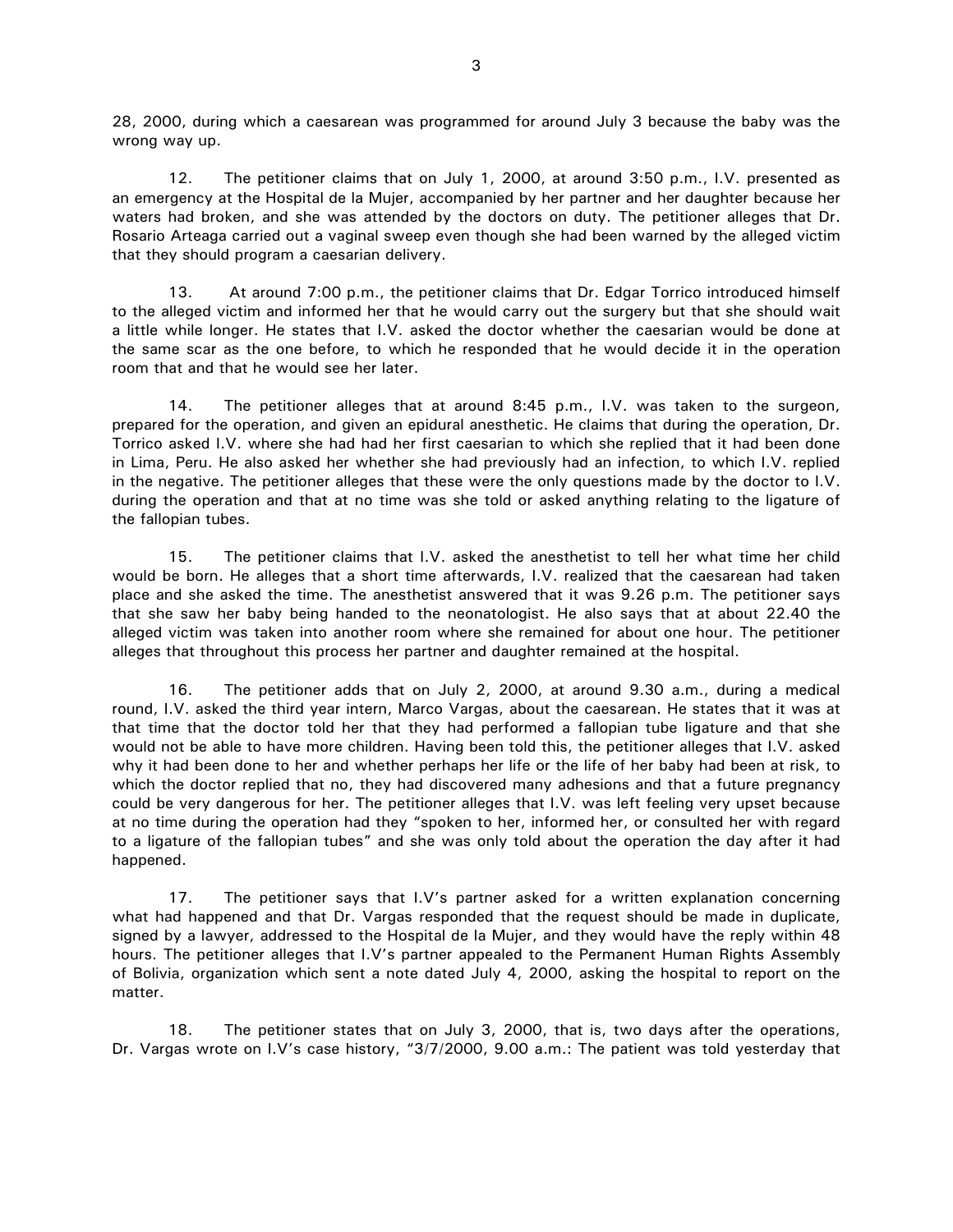the bilateral salpingo-oophorectomy<sup>[2](#page-3-0)</sup> was carried out for medical reasons, and this was accepted by the patient who understood that her life could be endangered by another pregnancy. Dr. Vargas." The petitioner alleges that this act provides conclusive proof that I.V. was neither informed nor consulted about the fallopian tube ligature that was carried out on July 1 during a second surgical operation.

19. The petitioner claims that Bolivian Health Law MSPS-98 $<sup>3</sup>$  $<sup>3</sup>$  $<sup>3</sup>$  insists on "informed</sup> choice" from the point of view of the client by which it means that persons who must make a healthcare decision do so on the basis of all the necessary information and with full comprehension. Equally, it refers to the definition of "informed consent" which it says is defined as the "act by which one agrees to receive medical care or treatment, after a process of informed choice."

20. The petitioner claims that Bolivian Health Law MSPS-98 establishes that the fallopian tube ligature process "may be carried out as long as the client has been adequately counseled and that there is a record of their decision, with either their signature or finger print, on the Informed Consent document, and this should be included in the client's medical record." In this regard, the petitioner alleges that this document was never signed. $4$  The petitioner states that this document contains seven points and the client must declare that she has been informed about each method of family planning, including the benefits and limitations; be aware that surgical contraception is a definitive method; have been fully and clearly informed of the possible discomforts caused by the procedure, and it must be signed in the presence of a witness.

21. The petitioner says that during the prenatal checkups attended by I.V. and from the time that she went into the Hospital de la Mujer on July 1, 2000, she received no information of any sort concerning contraceptive methods and she was not asked to consent to a fallopian tube ligature. Nor was her partner either informed or consulted on the matter.

22. Furthermore, the petitioner says that the Code of Ethics and Medical Deontology of the Medical College of Bolivia states in its Article 37 that, "The sterilization of a person may only be carried out at the express, voluntary, and documented request of the person themselves, or when medical indications exist that have been strictly established by a specialist medical committee."

23. The petitioner also adds that I.V's partner only signed an authorization in the Hospital de la Mujer for a caesarian to be carried out on I.V., not a fallopian tube ligature.<sup>[5](#page-3-3)</sup> According to this document, other procedures could only be authorized in a situation where there was a high risk of losing the life of either the mother or the child.

24. The petitioner also argues that it is not coherent to claim that the complications which resulted from the operation put I.V.'s health at immediate risk, necessitating a sterilization procedure, because attending physicians stated that the alleged risk to I.V.'s health would only materialize if she were impregnated again.

<span id="page-3-0"></span><sup>&</sup>lt;sup>2</sup> Bilateral salpingo-oophorectomy or tubular occlusion, also known as surgical contraception and fallopian tube ligature.

<span id="page-3-1"></span><sup>&</sup>lt;sup>3</sup> According to the petitioners, the Bolivian Health Law MSPS-98: Voluntary Surgical Contraception, Volume 1, Bilateral tubular occlusion in reproductive risk, approved by the Ministry of Health by Ministerial Resolution No. 517, November 17, 1998.

<span id="page-3-2"></span><sup>4 &</sup>quot;Voluntary surgical contraception – Bilateral tubular occlusion. Informed Consent." According to the petitioners included in the Bolivian Health Law MSPS-98: Voluntary surgical contraception, Volume 1, Bilateral Tubular Occlusion in Reproductive Risk, approved by the Ministry of Health in Ministerial Resolution No. 517, November 17, 1998.

<span id="page-3-3"></span><sup>5</sup> Authorization by a member of the family for Surgery or Special Treatment, Appendix 45 of the communication dated March 7, 2007 from the petitioner.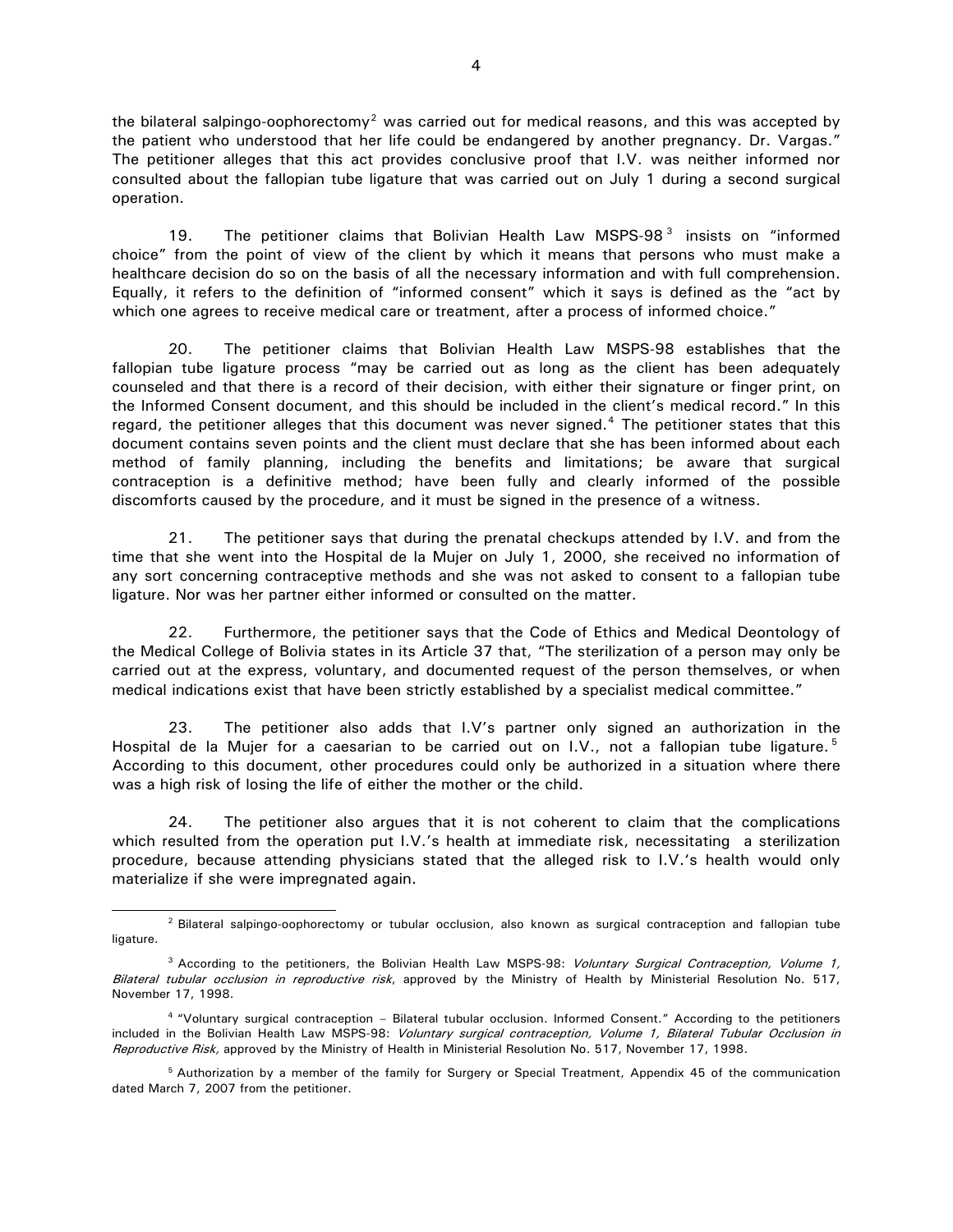25. The petitioner mentions a range of international standards<sup>[6](#page-4-0)</sup> that protect the right of women to take decisions freely, voluntarily, and on an informed basis regarding their health, autonomy, and self-determination. The petitioner indicates that assuming, hypothetically, that the version presented by the members of the surgical team was correct – that I.V. was consulted during the operation and she agreed to it – her alleged consent would have been obtained under anesthesia and the stress of the operation, and would therefore not have met the basic requirements of the principle of informed consent. Therefore, the petitioner alleges that because Dr. Torrico had allegedly obtained a positive response from I.V. regarding the fallopian tube ligature during the operation itself, it cannot be considered informed consent.

26. The petitioner alleges that since July 4, 2000, the date on which I.V. was released from hospital, she has experienced pain in the area of the wound. He states that days afterwards, I.V. returned to the hospital for treatment, and days later so that her stitches could be removed, and complained to Dr. Vargas who dismissed it as unimportant.

27. The petitioner claims that after several weeks, I.V's pain and discomfort continued and she was then examined by Dr. Carlos Pérez Guzmán, who ordered her to have an ultrasound scan. He states that that examination established that I.V. was suffering from acute endometritis and that her uterus contained placental remains. This was subsequently confirmed by a pathologist.<sup>[7](#page-4-1)</sup> As a result of this, the petitioner alleges, I.V. needed to undergo two D and Cs (dilation and curettage) and was hospitalized in the Clínica Achumaní.<sup>8</sup> Furthermore, he says that two weeks later, I.V. was again admitted into the same clinic because of an abscess in the wall of her womb and bruising around the caesarian wound. $9$  The petitioner alleges that I.V. continued to suffer psychological and physical repercussions from the fallopian tube ligature. He also alleges that she is currently experiencing problems of chronic adnexitis, and that this situation has affected her relationship with her partner from whom she has been separated since August 2002. The petitioner states that her daughters, especially N., have suffered greatly and experienced great trauma as a result of everything that has happened.

28. The petitioner claims that these violations of I.V's human rights arise from genderbased discrimination. He maintains that the doctors decided to submit I.V. to a fallopian tube ligature without her consent because they had a discriminatory, paternalistic, and patriarchal attitude to exploiting a woman's vulnerability. He also maintains that I.V's case is part of a widespread attitude of discrimination by Bolivian hospitals and health centers against women with regard to surgical contraception.

29. As a result of the events described, and at the request of the couple, the Permanent Human Rights Assembly of Bolivia, the Women's Committee (Coordinadora de la Mujer), the Ombudsman (Defensor del Pueblo), and the Ministry of Health, three medical inquiries were held, a statement was made by the Ethical Committee of the Medical College of La Paz, and administrative

<span id="page-4-0"></span> $6$  The petitioner refers to the World Health Organization. Medical Criteria governing contraceptive eligibility,  $(3^{rd}$ edition), 2005, page 4: United Nations, Committee on the Elimination of Discrimination against Women, Communication 4/2004, A.S. vs. Hungary, CEDAW/C/36/D/4/2004, August 29, 2006; United Nations, Committee on the Elimination of Discrimination Against Women, Final Observations of the Committee on the Elimination of Discrimination against Women. Peru A/53/38/Rev.1, July 8, 1998; United Nations, Final Observations of the Committee on Human Rights; Peru, CCPR/CO/70/PER, November 15, 2000, paragraph 21.

<span id="page-4-3"></span><span id="page-4-2"></span><span id="page-4-1"></span><sup>7</sup> Pathology and Cytology Laboratory, Result of test on I.V. Dr. Wilge J Panoza Meneces, doctor-pathologist. La Paz, August 17, 2000.

<sup>&</sup>lt;sup>8</sup> Medical Certificate from the Clínica Achumaní, September 3, 2000.

<sup>&</sup>lt;sup>9</sup> Medical Certificate from the Clínica Achumaní, September 3, 2000.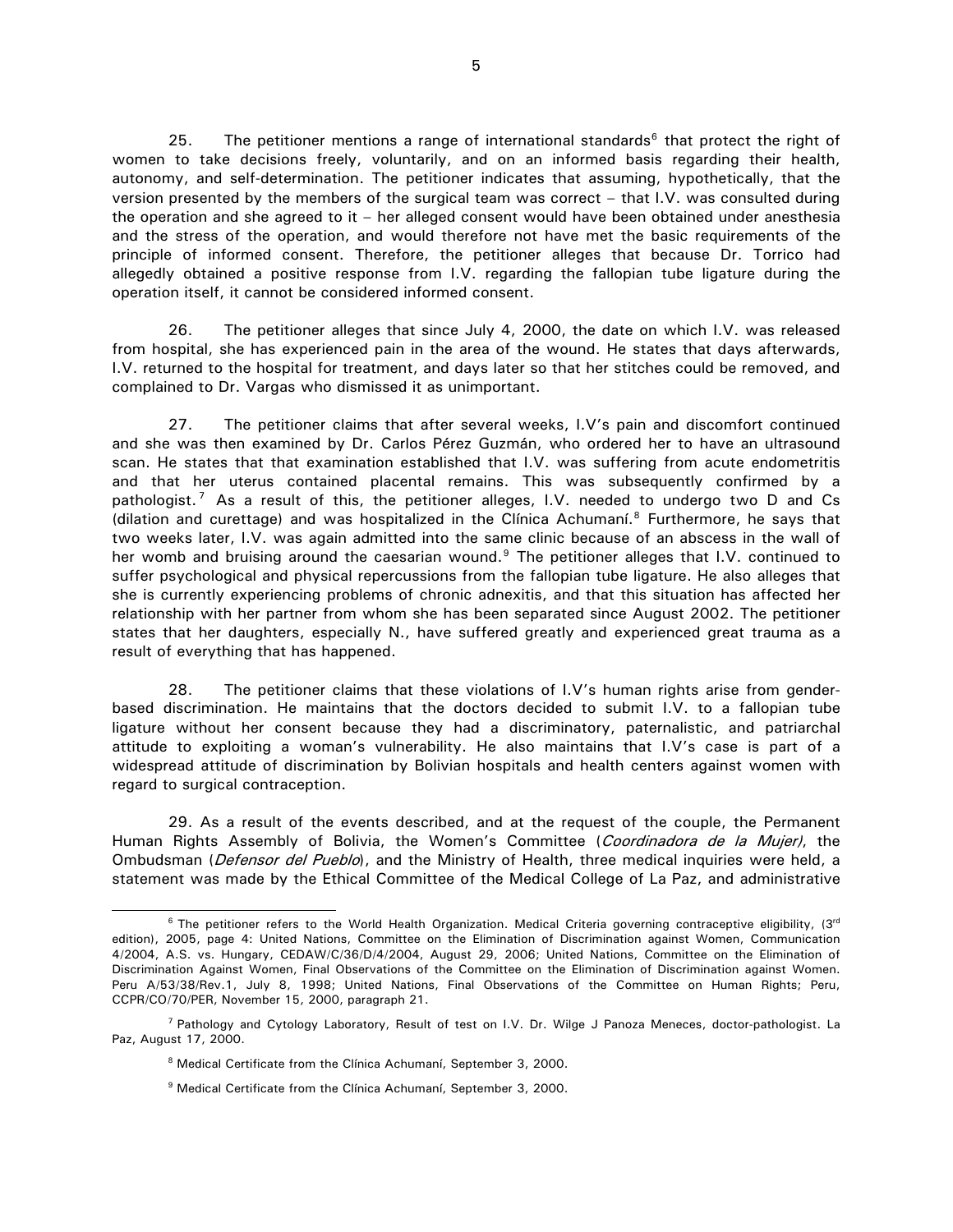proceedings were taken against Drs. Edgar Torrico and Marco Vargas. The petitioners state that the results of these audits and proceedings were contradictory in that some established the doctors' liability while others did not.

30. Regarding the internal administrative proceedings, the petitioner claims that the Legal Advisory Services of the Departmental Health Unit of La Paz issued its final resolution 020/02 as part of Internal Administrative Proceeding against Drs. Edgar Torrico and Marco Vargas Terrazas, both officials of the Departmental Health Service of La Paz. Point 1 of this resolution established administrative liability against Dr. Edgar Torrico Ameller, and called for his dismissal from the institution. The petitioner also maintains that this resolution transcribes part of the statement made by Dr. Marco Vargas where he states that the fallopian tube ligature was necessary from a medical standpoint but incorrect from a legal standpoint because they had to wait until after surgery for I.V's decision to authorize the sterilization.

31. Subsequently, in Administrative Resolution (unnumbered) dated March 10, 2003, regarding the appeal lodged by Dr. Torrico, Giselle Caba Espada, the Head of the Legal Advisory Services Unit of SEDES, La Paz, in application of Article 29 of Law 1178, annulled point 1 of Resolution 020/2003 dated July 25, 2002, and disposed a stay of proceedings relating to Dr. Edgar Torrico on the grounds that there was no evidence against him..

32. The petitioner also claims that three criminal trials took place in which two judgments were issued against Dr. Edgar Torrico, the surgeon who took the decision to tie I.V's fallopian tubes without her informed consent. However, these judgments were allegedly annulled by the Superior Court of Justice of La Paz. The petitioner states that there was a series of irregularities and delays which affected the criminal trials, including "errors in handling the file; a failure to notify and convene the citizen judges (*jueces ciudadanos*); failings in constituting the courts; dispatching the case to different jurisdictions on several occasions (…) Moreover, it is inconceivable how long it took for the file to be sent from one court to another  $(sic)$ ."<sup>[10](#page-5-0)</sup> He states that these combined failings caused the criminal proceedings to take more than three years and end in the extinguishment of the criminal proceedings. The petitioner alleges that this prevented I.V. from obtaining effective remedy of the events denounced and what had happened remained unpunished.

33. With regard to the first criminal trial, the petitioner maintains that on August 31, 2002, the Public Prosecutor's Office (*Ministerio Público*) brought a criminal charge against Dr. Edgar Torrico for the crime of serious injury. He states that on November 18, 2002, the Second Sentencing Court of La Paz passed Resolution 86/2002 unanimously sentencing Dr. Torrico to three years in prison for being guilty of the crime of serious injury. The petitioner says that in his opinion, the judgment considered that "pre-operative, written consent by either the patient or her family, as demanded by Articles 19 and 23 of the Code of Medical Ethics," did not exist. He also says that the judgment states that "neither a rational nor a medical justification exists for carrying out a bilateral salpingo-oophorectomy, because neither the multiple adhesions nor the incision in the wall of the womb implied any immediate risk or imminent loss of the patient's life. The patient might have experienced a complication to her health if she became pregnant again, which means in legal terms, that the condition was one that was pending, in suspense, that cannot be stated that it would come about (…)."

<span id="page-5-0"></span>34. The petitioner alleges that this judgment was appealed by Dr. Edgar Torrico and the Third Criminal Court of the Superior Court of Justice of La Paz, on February 12, 2003, annulled the appealed judgment completely on the grounds of "absolute defects which imply nonobservances or violations of rights and guarantees," and ordered the case to be seen by another Sentencing Court.

<sup>&</sup>lt;sup>10</sup> Petition lodged by the Ombudsman of Bolivia, March 7, 2007, paragraphs 147-148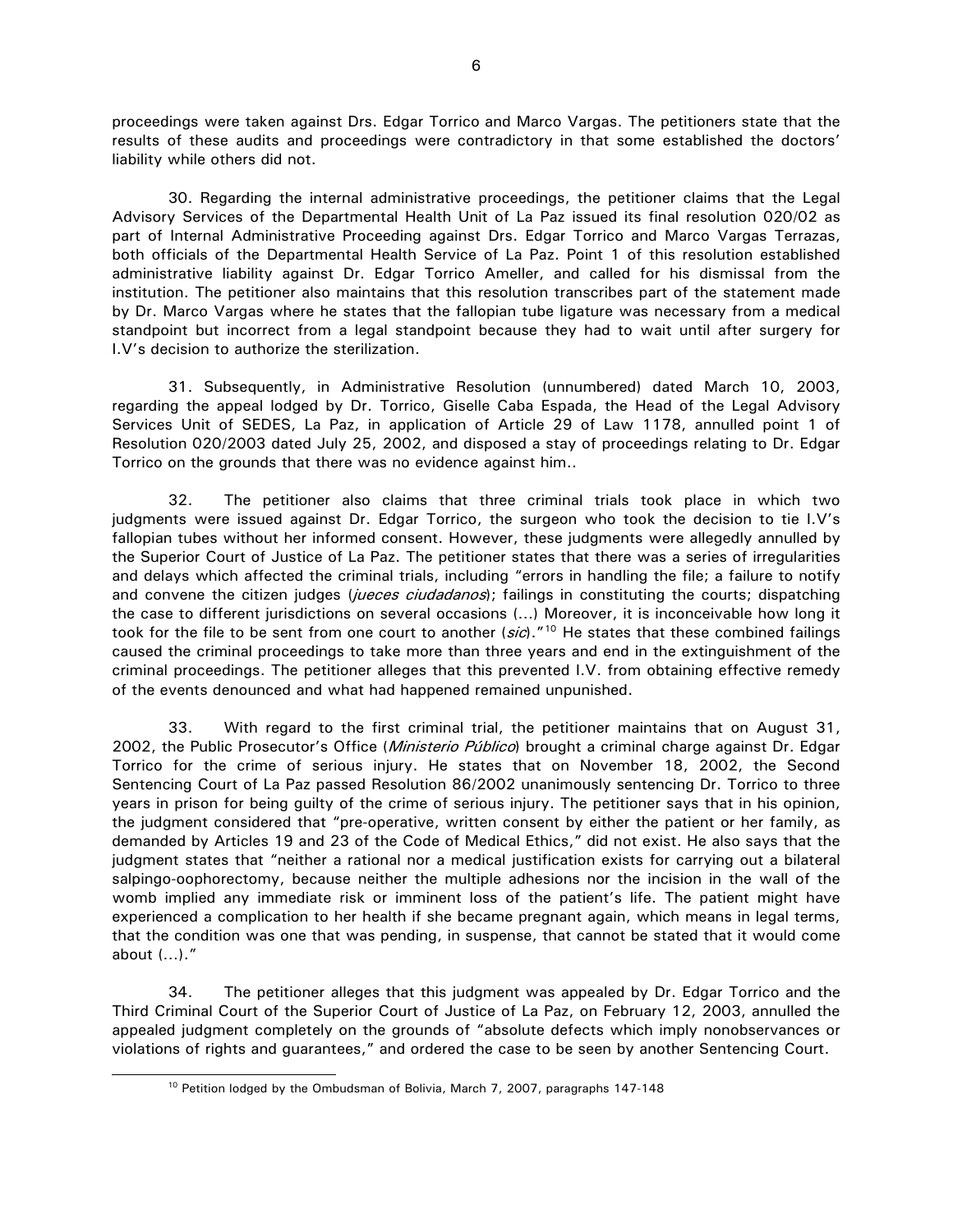35. With regard to the second criminal trial, the petitioner maintains that on March 14, 2003, the case was opened in the First Sentencing Court of La Paz and because two judges exempted themselves from the case, the file was sent to the Third Sentencing Court on May 9, 2003. The petitioner alleges that as the Third Sentencing Court could not be constituted, on May 24, 2003, the case was ordered to be sent to a Sentencing Court in El Alto. The petitioner alleges that the Second Sentencing Court in El Alto, because it could not be constituted, remitted the file (obrados) to the Sentencing Court of Achacachí, which, on February 16, 2004, could not be constituted as a court and therefore remitted the case to the Sentencing Court of Copacabana. The petitioner alleges that it was only on April 30, 2004, that the Sentencing Court of Copacabana issued a writ to open proceedings.

36. The petitioner alleges that on August 13, 2004, the Sentencing Court of Copacabana by means of Resolution 32/2004, found Dr. Edgar Torrico guilty of the crime of culpable injury (Lesión Culpable). He states that Dr. Edgar Torrico contested the judgment. The petitioner maintains that on October 22, 2004, the Second Criminal Court of the Superior Court of Justice of La Paz totally annulled the judgment and ordered the trial to be seen by another Court. The petitioner adds that on November 22, 2004, I.V. lodged an appeal for reversal of the judgment (recurso de casación) which was declared inadmissible on February 1, 2005.

37. With regard to the third criminal trial, the petitioner maintains that on February 24, 2005, the Second Criminal Court of the Superior Court of Justice of La Paz, returned the court records to the Sentencing Court of Copacabana and this court remitted them to the Sentencing Court of Sica Sica on May 9, 2005. The petitioner adds that on August 10, 2005, I.V. asked the Second Criminal Court of the Court of Justice in La Paz for her case to be remitted to a court in the city of La Paz because of the distance and costs involved in having to travel. The petitioner indicates that on August 30, 2005, Dr. Edgar Torrico requested that criminal proceedings should be extinguished in application of Article 133 of the Code of Criminal Procedure. The petitioner adds that on September 21, the Court of Sica Sica was constituted and on March 16, 2006, the file was sent to the Fourth Sentencing Court of La Paz because it declared itself incompetent.

38. The petitioner states that on April 27, 2006, Dr. Edgar Torrico filed for the extinguishment of the criminal proceedings on the grounds that more than three years had passed during the proceedings. The petitioner alleges that on June 1, 2006, the Fourth Sentencing Court of La Paz issued Resolution No. 13/06 in which it found unanimously that the action had extinguished and disposed of the corresponding file. In the resolutory part of the Resolution, the Court states:

[t]he file makes it abundantly clear that there has been a delay, to the point of unworkability, firstly on the part of the officials charged with carrying out the notifications necessary to constitute a court with jury, with part of the responsibility lying with the jurisdictional agencies which, for baseless reasons, have suspended hearings or sent the case from one jurisdiction to another, and there is no reason for risking the interest of the parties to learn the outcome of their legal action, because it is evident that the defendant has complied with his duty to present himself before the courts to which he has been called and that the agencies in charge of administering justice have been playing with the law in such a way as to bring about real damage to the correct administration of justice.

39. The petitioner maintains that Resolution No. 13/06 was appealed by the prosecutor and by I.V. and that on 23 August, 2006, the Criminal Court of the Superior Court of Justice of La Paz confirmed the extinguishment of the public criminal proceedings because more than three years had passed. As grounds for the resolution, the petitioner indicates that the Criminal Court indicated that the proceedings had lasted more than six years since proceedings were first opened and that this procedural delay could be imputed to the Court where proceedings first opened because it twice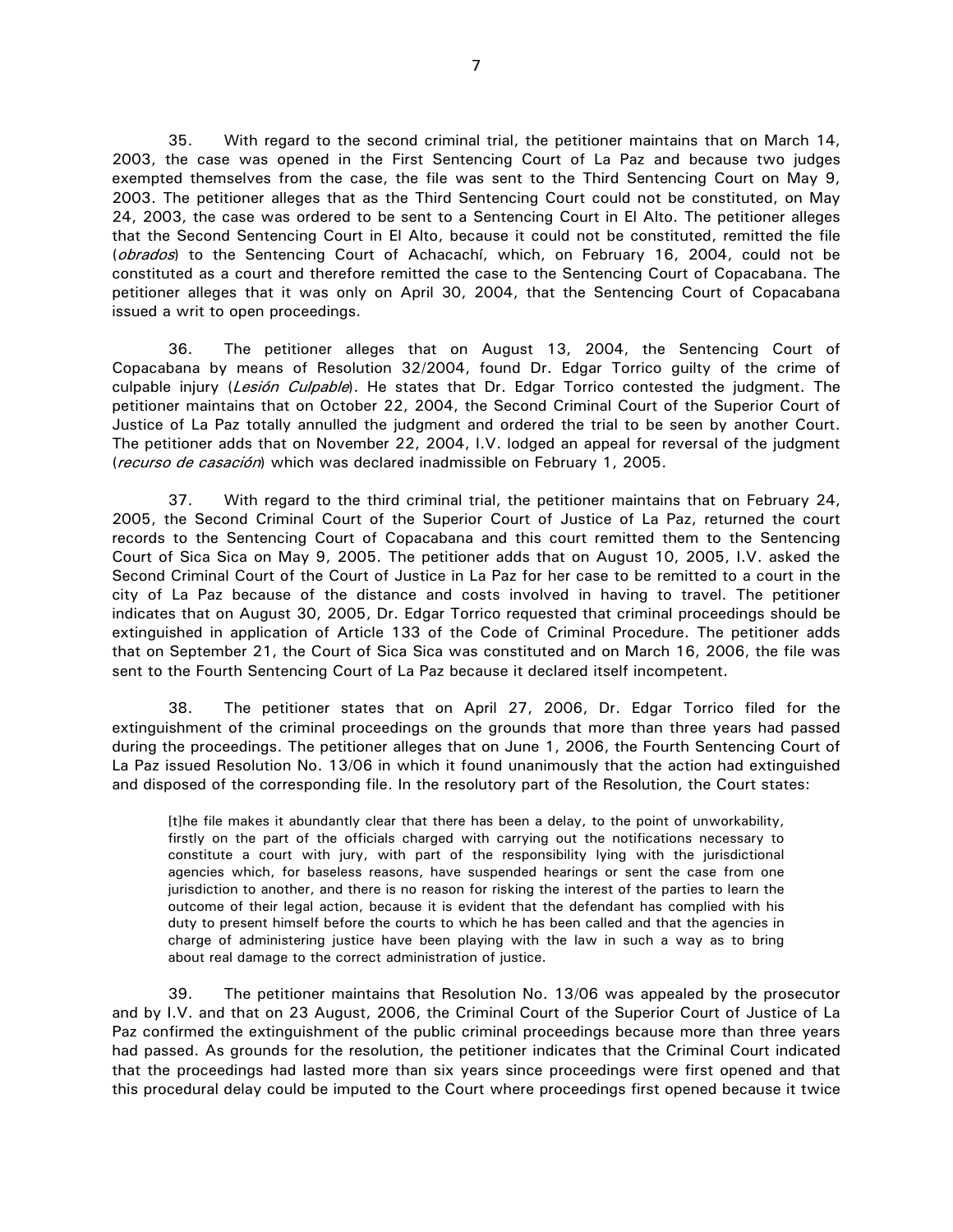incurred nullity of proceedings due to procedural failings. This resolution was notified to I.V. on September, 2006.

#### **B. State**

40. The State maintains that on July 1, 2000, I.V. was submitted to an emergency caesarian in the Hospital de la Mujer. The State alleges that in accordance with the information provided on the medical file, I.V. had been admitted on the basis of a diagnosis of premature rupture of the membrane without being in labor, which also presented complications during the operation. It states that during the operation multiple adhesions presented, and this was the reason why Dr. Edgar Torrico informed I.V. of the risk to her life if she were to become pregnant again, and why he suggested to her that a bilateral salpingo-oophorectomy should be carried out. The State alleges that when I.V. was verbally informed of these risks, she decided to give her verbal consent, but the doctors decided to search for the husband who was not in the hospital.

41. The State specifically refers to the statement made by Dr. Edgar Torrico who claims:

[.]the patient was immediately told about the complications in her womb, the risks of undergoing further surgery and the risk to her life that would be caused by any further pregnancy and she was recommended, from a medical point of view, to take the opportunity of having a salpingo-oophorectomy. A junior doctor was sent to look for the husband in order to tell him of this decision but he was not to be found in the hospital. Mrs. I.V. agreed and gave her consent to the operation to perform a bilateral fallopian tube ligature.

42. The State alleges that the ligature of the fallopian tubes did not result from harassment by public officials, but from a personal decision made by the alleged victim while the caesarian was being carried out. It also alleges that the anesthesia which she was given (an epidural) does not affect consciousness, and that I.V. had been given enough information appropriate to her circumstances at that time. The State also alleges that there was no evidence of additional anesthesiological procedures that would indicate that the patient was suffering from stress because of the operation.

43. The State adds that for the second surgical operation, that is, the ligature of the fallopian tubes, there existed no pre-operative, written, and signed consent by either the patient nor her family as demanded by Articles 19 and 23 of the Code of Medical Ethics. These articles establish that the sterilization of a person may only be undertaken at the express, voluntary, and documented wish of the patient, or when medical indications exist that have been strictly established by a specialist medical committee. It also states that I.V.'s expressed wish was not documented in writing because circumstances did not permit with regard to the dignity of the patient because the ligature of the fallopian tubes had not been scheduled but happened as a result of complications encountered during the surgical operation.

44. The State alleges that Article 4.10 of the Bolivian Code of Medical Ethics concerning sterilization states that the doctor should strictly observe the legal provisions in force in the country, as well as the recommendations of the World Medical Association. The State refers to Articles 14, 19, and 22 of the Code of Medical Ethics with regard to sterilization: "The sterilization of a person may only be carried out at the express, voluntary, and documented request of the person themselves, or when medical indications exist that have been strictly established by a specialist medical committee." The State claims that Dr. Torrico acted in accordance with the terms of the Code of Medical Ethics and medical deontology and in line with recommendations by the World Medical Association and the Latin American Medical Confederation because before carrying out the salpingo-oophorectomy he described the surgical operation to I.V. and she gave her verbal consent.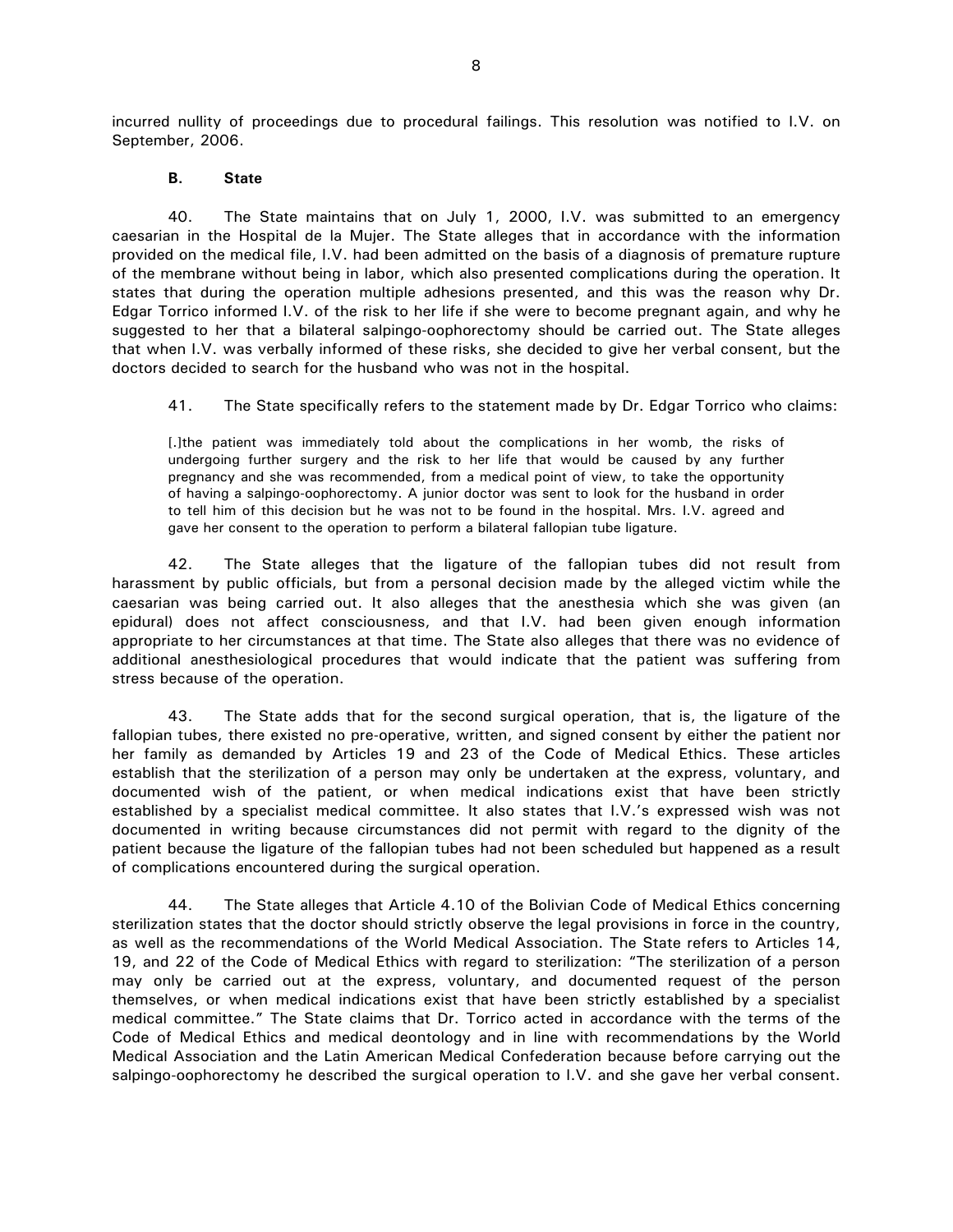The State therefore sustains that Dr. Torrico proceeded to carry out the sterilization with the prior consent of I.V. in compliance with Bolivian medical laws regarding obstetric risk.

45. Moreover, the State claims that the purpose of a medical committee is to establish specialist criteria relating to the health of a patient, and that in this case, Dr. Torrico and Dr. Marco Vargas had the knowledge and degree of specialization to arrive at a specialist opinion.

46. The State claims that it would have been inadequate to have carried out an administrative procedure to complement the authorization in addition to that already made by her partner to carry out the caesarian and special procedures. The State claims that the doctors acted in accordance with the circumstances already affecting I.V.'s situation. Furthermore, the State alleges that the purpose of the procedure carried out on I.V., which was with her verbal consent, was "to protect the right to life of the patient who already had three daughters at that time."

47. The State alleges that according to I.V.'s medical record after the caesarian, her recovery was clinically stable with poor lactation, whereas if she had suffered an "acute endometritis with placental remains, post caesarian and abscess in the abdominal wall" as claimed by the petitioner, she would have lost a lot of blood because she would have been constantly hemorrhaging, which did not happen. Also, the State claims that during the recovery process, I.V. had little vaginal discharge. Regarding the petitioner's claims that I.V. was admitted into a private clinic, the State maintains that the petitioner does not state in which clinic she was treated, and only certificates supplied by private professionals were provided and the information in these is not reliable.

48. In relation to the internal proceedings, the State claims that the Medical Audits Committee of the Hospital de la Mujer carried out an internal medical audit as part of which they took statements from those who had taken part in the caesarian. The State alleges that these statements reveal that I.V.'s partner was not in the hospital all the time that I.V. was undergoing surgery. It also claims that they took statements from Dr. Edgar Torrico, María Modesta Ticona, junior doctor Rodrigo Arnez, and Dr. Marco Vargas, who all confirmed that I.V. was informed about the procedure during surgery and gave her verbal consent.

49. The State says that it is important that the IACHR takes into consideration that according to the statements made by Dr. Virginia Mercado who stated that the caesarian lasted longer than usual (more than one hour), this shows how complicated the operation was.

50. Once the Audits Committee of the Hospital de la Mujer had published its report, the State alleges that the Medical Audits Committee of the Department of Health was set up. The State claims that this committee backed up the report issued by the Audits Committee of the Hospital de la Mujer. The State claims that the Medical Audits Committee of the Department of Health acknowledged the serious complications that presented during the operation and which obliged the doctor to carry out a salpingo-oophorectomy. It also claims that they observed that the ligature was carried out to ensure her well-being once verbal consent was granted by I.V.

51. The State alleges that Dr. Edgar Torrico behaved prophylactically (preventatively) as obliged to in order to protect the health of I.V. and safeguard her complete recovery and rehabilitation after the caesarian, by deploying the technical means at his disposal where appropriate. It also alleges that if he had forgotten to inform I.V. and not suggested the tube ligature he would have been subject to appropriate disciplinary regime.

52. The State alleges that the petitioner has lodged no information concerning the reversibility of the tube ligature. The State claims that now that medicine has progressed this is now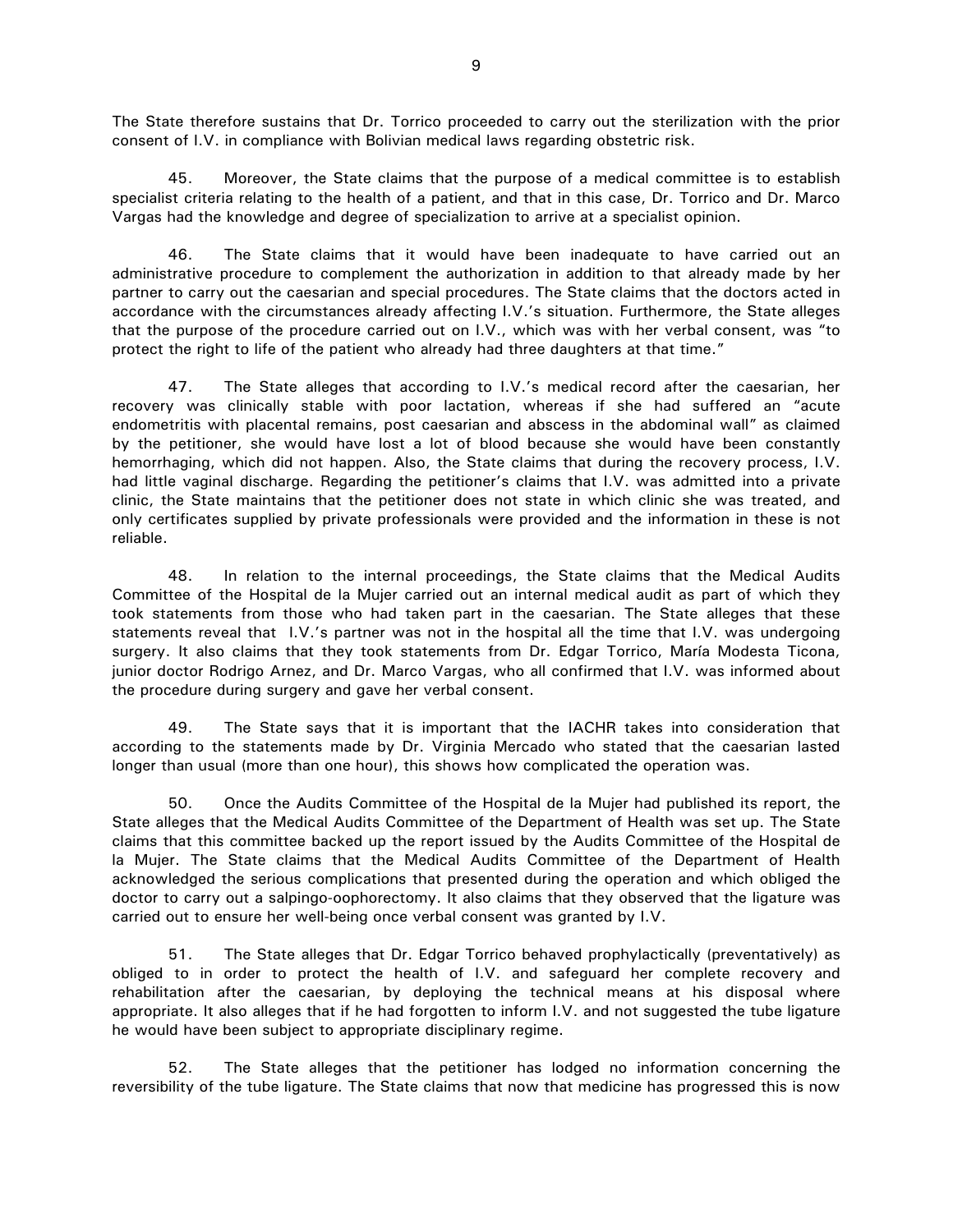possible and is carried out at the request of patients who want to restore their reproductive capability, with a high level of success (70%).

53. The State adds that the petitioner has not lodged any information to suggest that there is any coercion or mass birth control policies in Bolivia. Furthermore, the State places on record that the petitioner has not demonstrated in any way that the Bolivian State is operating public policies of forcible sterilization, much less aimed at vulnerable groups such as indigenous women, women from rural areas and/or refugee women. It claims that the petitioner has not lodged any information to establish the existence of coercion or mass birth control policies in the Bolivian State.

54. With regard to the exhaustion of remedies available under domestic law, the State claims that administrative proceedings were held against Dr. Edgar Torrico and Dr. Marco Vargas. The State alleges that these proceedings ruled in favor of the dismissal of Dr. Edgar Torrico while the case against Dr. Marco Vargas was dismissed. Subsequently, in view of the appeal lodged by Dr. Edgar Torrico via Administrative Resolution (unnumbered), dated March 10, 2003, point 1 of the Administrative Resolution which established the administrative responsibility of Dr. Torrico, was set aside on the grounds that there was no evidence against him.

55. In addition, the State claims that criminal proceedings were brought against Dr. Edgar Torrico for the crime of causing serious injury. The State alleges that in its Resolution 86/2002, the Second Sentencing Court of La Paz, called for a prison sentence of three years. Subsequently, the State informs that on December 5, 2002, Dr. Edgar Torrico lodged an appeal against the sentence. In addition it states that the petitioner lodged a restricted appeal alleging the nonobservance and erroneous interpretation of procedural law and demanded a prison sentence of 8 years rather than the three laid down. On February 12, 2003, the State adds that the Third Criminal Court of the Court of Justice of La Paz published its Hearing Writ (Auto de Vista) Resolution 21/2003 which annulled the appealed judgment and ordered the case to be passed to another sentencing court.

56. The State claims that the criminal proceedings taken by I.V. were transferred to other courts on various occasions because of excuses made by different judges. It alleges that on August 13, 2004, the Sentencing Court of Copacabana issued Resolution 32/2004 which provided for a fine as the main punishment for the crime of serious injury levied against Edgar Torrico. The State adds that Dr. Edgar Torrico made a restricted appeal against this judgment on August 28, 2004, and on October 22, 2004, by Resolution 265/2004, the judgment was wholly annulled and the case was ordered back to another Court.

57. The State alleges that on April 10, 2006, Dr. Edgar Torrico lodged a motion before the Fourth Sentencing Court requesting the extinguishment of criminal proceedings in application of Article 133 of the Code of Criminal Proceedings which determines the maximum length of proceedings as three years. The State alleges that the Fourth Sentencing Court, on June 1, 2006, via Resolution 13/2006 declared proven the motion of the extinguishment of criminal proceedings and ruled that the case should be filed.

58. The State alleges that this resolution was appealed at secondary level by the Prosecutor assigned to the case and by the alleged victim. The State claims that on August 23, 2006, the First Criminal Court of the Superior Court of Justice of La Paz issued Resolution 514/2006 confirming the extinguishment of the public criminal proceedings.

59. The State claims that in accordance with Article 19, paragraph 2 of the Political Constitution, I.V. had the power to file an action for enforcement of constitutional rights (recurso de amparo constitucional) because a final judgment existed that extinguished criminal proceedings. The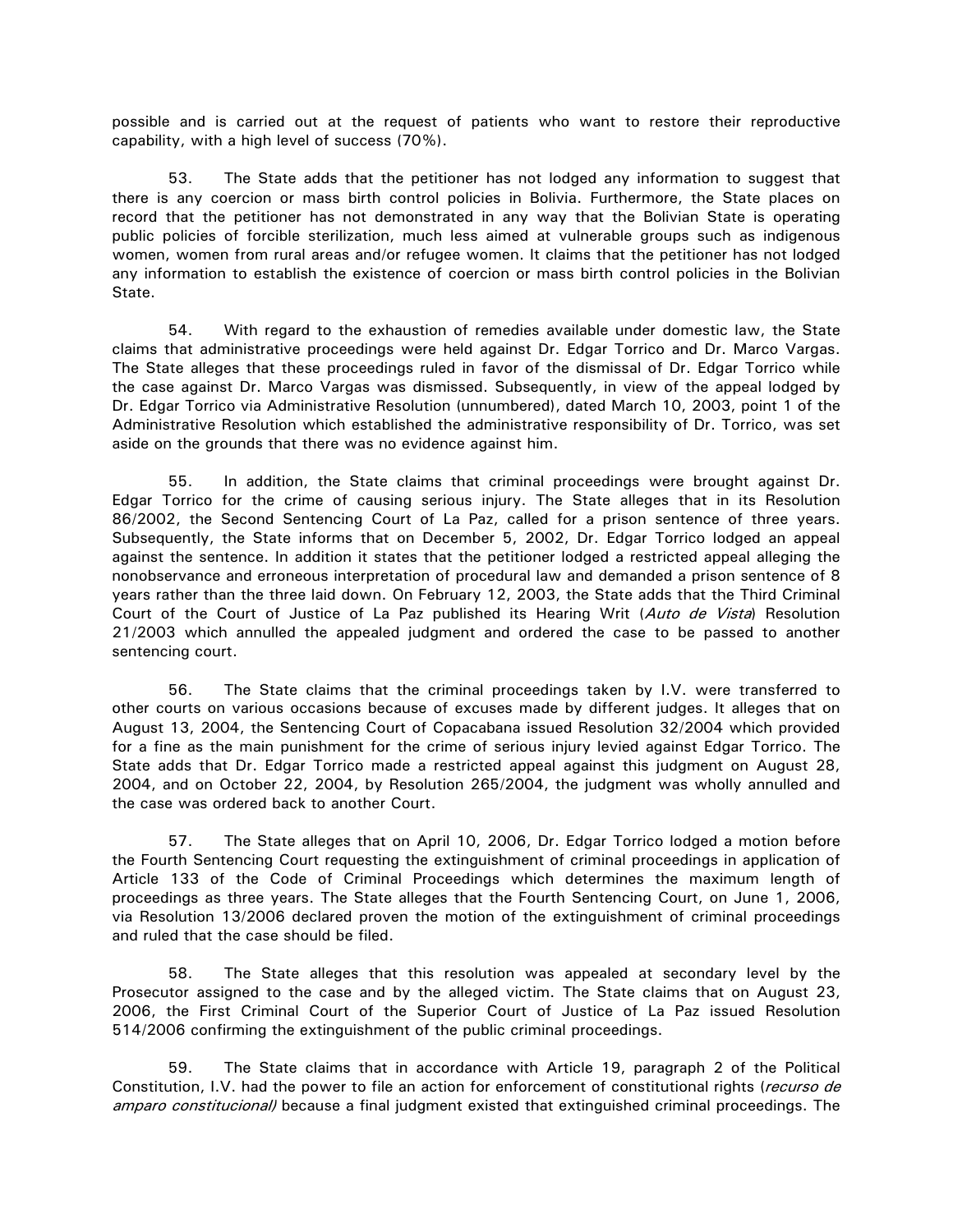State claims that the aforementioned article establishes that all persons may bring an extraordinary amparo (recurso extraodinario de amparo constitucional) against a Resolution, undue act or omission by an authority or officer whenever there exists no other medium or remedy for the immediate protection of rights and guarantees.

60. Based on the foregoing, the State alleges that the petition should be declared inadmissible because it claims that the petitioner did not exhaust the remedies available under domestic law because no use was made of the extraordinary constitutional appeal.

### **IV. ANALYSIS**

### **A. Competence of the Commission** *ratione personae, ratione materiae, ratione temporis, ratione loci*

61. The petitioner is empowered by Article 44 of the American Convention to lodge petitions on behalf of the alleged victim. The alleged victim in the case was within the jurisdiction of the Bolivian State on the date the events which are the subject of the petition took place. With regard to the State, the Commission notes that Bolivia has been a State party to the Convention since July 19, 1979, the date on which it deposited its instrument of ratification. Consequently, the Commission has competence *ratione personae* to examine this petition.

62. In addition, the Commission notes that Bolivia has been a State party to the Convention of Belém do Pará since December 5, 1994, the date on which it deposited its instrument of ratification. Consequently, the IACHR has competence *ratione temporis* to examine at the merits stage the alleged violations of this international instrument.

63. The Commission has competence *ratione loci* to examine the petition because it alleges violations of rights protected under the American Convention and the Convention of Belém do Pará, which took place within the territory of a State party to the Convention.

64. Furthermore, the Commission has competence *ratione temporis* because the obligation to respect and protect the rights enshrined in the American Convention and the Convention of Belém do Pará was already in force for the State at the date on which the violations of rights alleged in the petition took place.

65. Finally, the Commission has competence *ratione materiae* because the petition alleges violations of human rights enshrined in the American Convention and the Convention of Belém do Pará.

# **B. Other requirements for admissibility**

# **1. Exhaustion of remedies under domestic law**

66. Article 46 of the American Convention states that for a petition lodged before the Commission to be admissible it is necessary that "the remedies under domestic law have been pursued and exhausted in accordance with generally recognized principles of international law." The purpose of this requirement is to ensure that the State in question has the possibility to resolve disputes within its own legal jurisdiction.

67. The parties in the present case dispute whether or not the remedies available under domestic law were exhausted. The State alleges that the petition is inadmissible because the petitioner neither lodged nor exhausted an extraordinary constitutional appeal in the Constitutional Court. The petitioner, for his part, indicates that he exhausted all the necessary remedies. The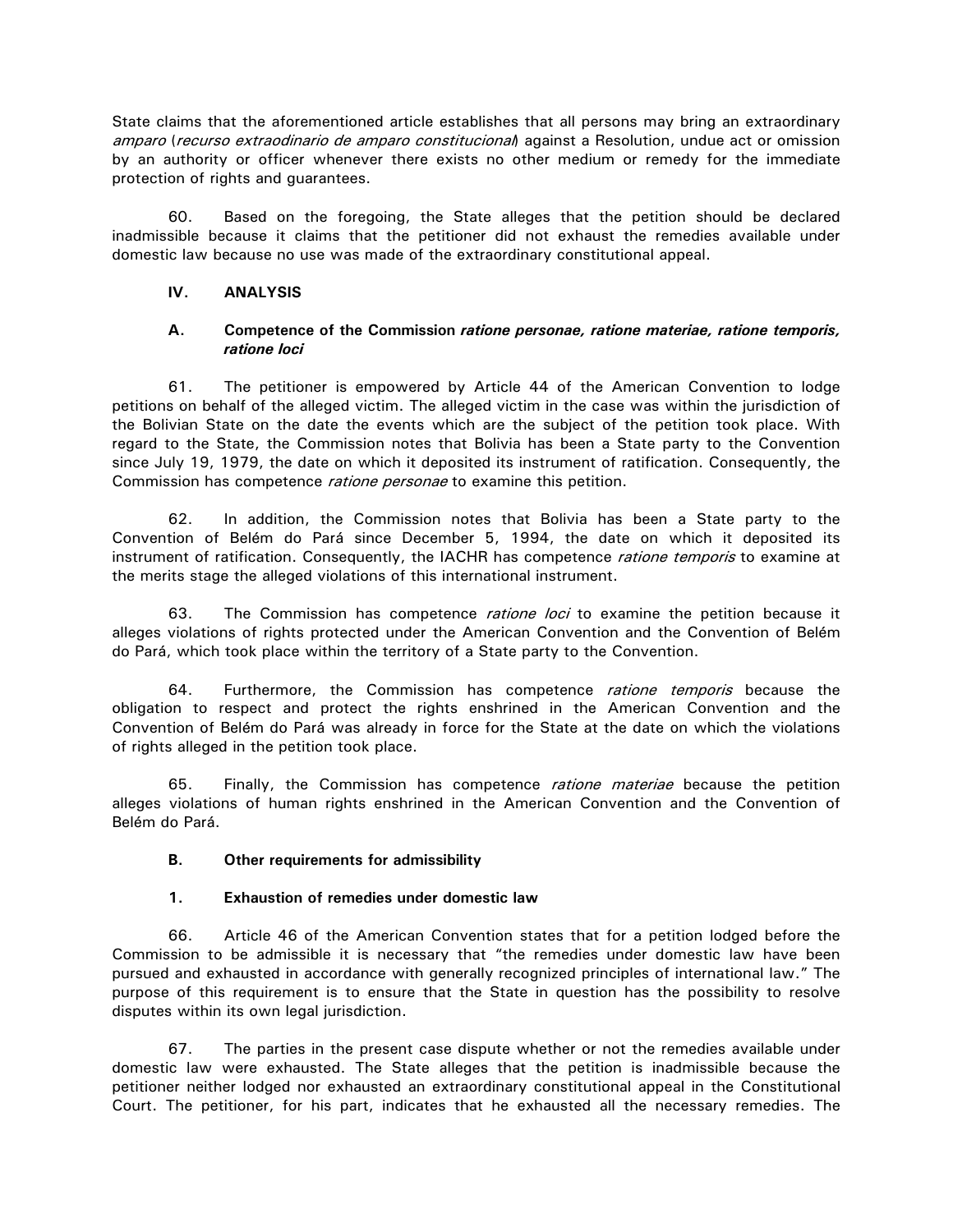petitioner claims that the judgment contained in Resolution 514/06 from the First Criminal Court of the Superior Court of Justice of La Paz on August 23, 2006 which resolved the secondary appeal lodged against Resolution 13/06 and confirmed the extinguishment of criminal action, constituted the definitive judgment in the case. He also states that on September 20, 2006, Edgar Torrico requested the Fourth Technical Sentencing Court to implement Resolution 13/06, to which he says the response was as follows: "The resolution is final as disposed by law, and needs no express writ of execution." Therefore he claims that there remains no further remedy to be exhausted in the domestic jurisdiction.

68. The petitioner also claims that there is not a single case among the jurisprudence of the Constitutional Court of Bolivia that by means of an *amparo* action has declared null the extinguishment of a criminal action because of a due process violation.

69. It is appropriate at this point of the examination to clarify which are the remedies in domestic law that should be exhausted in each particular case. The Inter-American Court of Human Rights has indicated that only those remedies capable of remedying the violations that are alleged to have been committed must be exhausted. For a remedy to be capable means that:

Adequate domestic remedies are those which are suitable to address an infringement of a legal right. A number of remedies exist in the legal system of every country, but not all are applicable in every circumstance. If a remedy is not adequate in a specific case, it obviously need not be exhausted. A norm is meant to have an effect and should not be interpreted in such a way as to negate its effect or lead to a result that is manifestly absurd or unreasonable.<sup>[11](#page-11-0)</sup>

70. The Commission has also stated that the requirement of exhaustion of remedies available under domestic law does not mean that the alleged victim is obliged to exhaust all the remedies that are available. The Court, as well as the Commission, has stated on many occasions the "(…) the rule that requires the prior exhaustion of domestic remedies is designed for the benefit of the State, for that rule seeks to excuse the State from having to respond to charges before an international body for acts imputed to it before it has had the opportunity to remedy them by internal means."<sup>[12](#page-11-1)</sup> Consequently, if the alleged victim lodged her case with one of the valid and adequate alternatives in the domestic jurisdiction and the State had the opportunity of remedying the matter by internal means, the aim of the international norm would have been observed.<sup>[13](#page-11-2)</sup>

71. In view of the parties' position regarding exhaustion of remedies, the Commission observes that the petitioner opted to resort to criminal proceedings. In the criminal proceedings, the petitioner claims that the decision contained in Resolution 514/06 of the First Criminal Court of the Superior Court of Justice of La Paz on August 23, 2006, which resolved the secondary appeal and confirmed the extinguishment of the criminal case resolved by the Fourth Sentencing Court (see reasoning paragraph 38, *supra*) constitutes the definitive judgment in the case. The Commission observes that the First Criminal Court of the Superior Court of Justice of La Paz confirmed that the delay in the criminal process was due to causes directly attributable to the administration of Bolivian justice because it had twice incurred nullity because of procedural failings:

It is evident that the processing of the writs has lasted more than six years since the first proceedings in the case, in contravention of the provisions of Article 133 which defines the

<sup>&</sup>lt;sup>11</sup> I/A Court H.R., Velásquez Rodríguez Case, Judgment of July 29, 1988, Series C, No. 4, paragraph 64.

<sup>&</sup>lt;sup>12</sup> I/A Court H.R., In the matter of *Viviana Gallardo et al.* Series A, No. G, 101/81, paragraph 26.

<span id="page-11-2"></span><span id="page-11-1"></span><span id="page-11-0"></span><sup>13</sup> IACHR, Report No. 57/03, Admissibility, petition 12,337, Marcela Andrea Valdés Díaz (Chile), October 10, 2003, paragraph 40.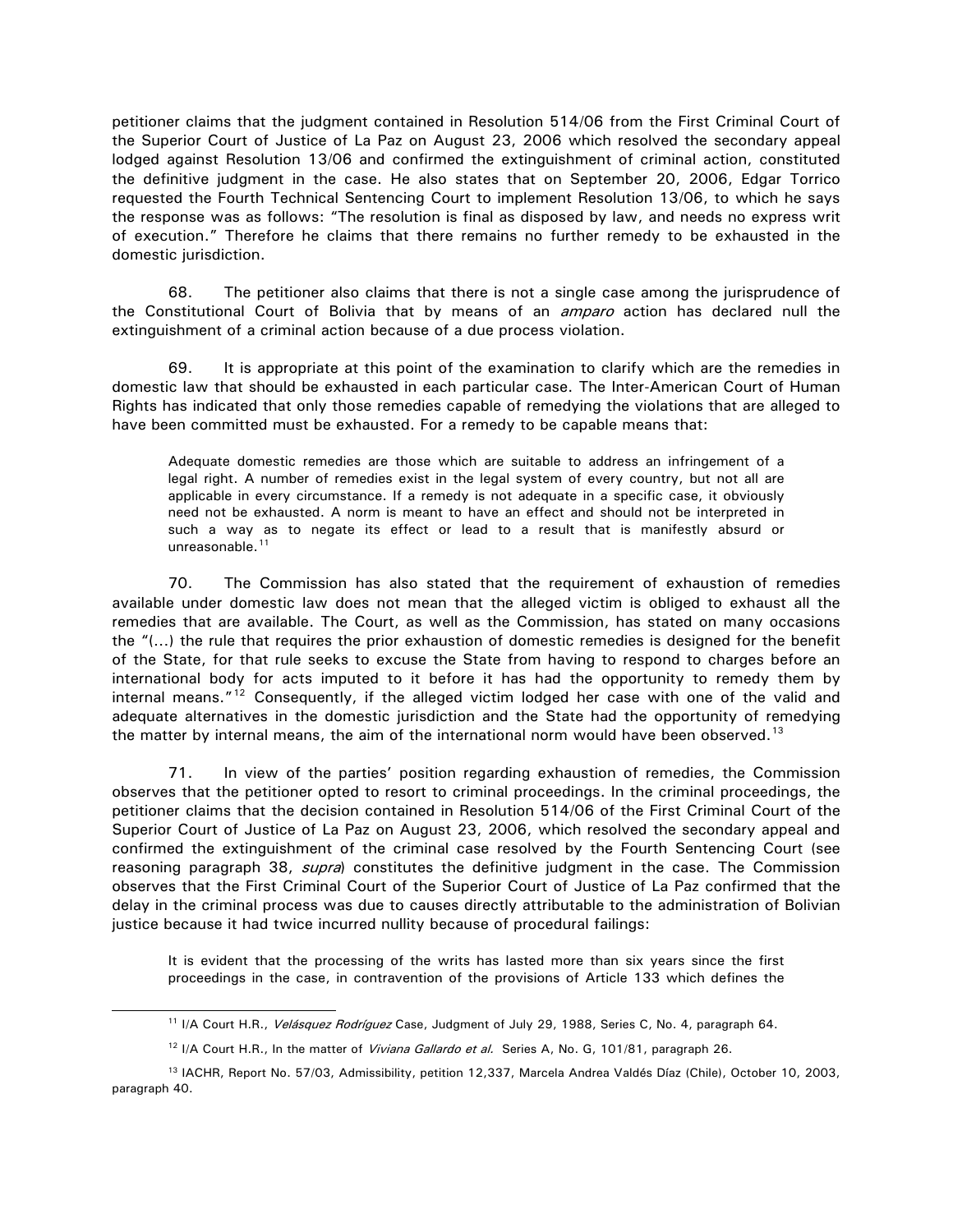maximum duration as 3 years. A review of the proceedings shows that the delay is attributable to the Court dealing with the case because twice it incurred nullity because of procedural failings. The statement of the errors by both the prosecutor and the accuser neither justify nor contradict the foundation of the resolution which is being appealed, which has correctly applied procedural norms.<sup>[14](#page-12-0)</sup>

72. With regard to the extinguishment of the criminal action, the Constitutional Court of Bolivia has indicated that when an organ of the administration of justice system fails to process a case with the necessary procedural and juridical guarantees and as a result of it the process exceeds the legal period during which time it should be resolved, the State loses its power to punish the case and should pronounce that the criminal action is extinguished. The purpose of the extinguishment for the Constitutional Court of Bolivia is to avoid possible violations of the rights of those involved in the proceedings, including legal certainty:

[p]revent undue delay in the proceedings caused by the omission or lack of due diligence of the competent organ of the criminal system, may occasion injury to the defendant's other rights, including his right to dignity and legal certainty, which may not be reparable (…) In accordance with this, when the administrative or judicial organ does not process a case with the diligence established by constitutional and legal order, or publishes unnecessary or unlawful resolutions or decrees, an unjustified delay to the case is occasioned, damaging the right of the defendant to the conclusion of proceedings within the time limit established by law; in these circumstances the State loses its power to legitimately punish, thus bringing about the extinguishment of criminal action  $(...)^{15}$  $(...)^{15}$  $(...)^{15}$ 

73. In the present case, the Commission considers that the petitioner has exhausted the ordinary remedies available under domestic law. The remedy which, according to the State, should have been exhausted is a constitutional action (Amparo Constitucional).<sup>[16](#page-12-2)</sup> The Commission observes firstly that this remedy is, by its nature, extraordinary, while the duty of the petitioners is, in principle, to interpose and exhaust all ordinary remedies. Secondly, the Commission observes that the State has not indicated to what extent the aforementioned extraordinary remedy would have been able to respond to, or remedy the violations of due process complained of by the petitioner. In this sense, the petitioner alleges that the criminal proceedings were affected by a series of irregularities and delays and the purpose of the aforementioned extraordinary remedy is not to remedy the suspected violations alleged by the petitioner. Therefore, having taken into account the jurisprudence established by the Constitutional Court of Bolivia quoted in the previous paragraph, the Commission observes scant prospect of success to be achieved by interposing the said remedy.

74. The adequacy of a civil or criminal action concerning the facts alleged on this petition is a matter that will be analyzed in the merits stage.

75. Therefore, the Commission considers that the petitioner has exhausted the remedies available under domestic law and therefore the requirement enshrined in Article 46(1)((a) of the Convention has been met from the date on which I.V. was notified of the Judgment concerning the extinguishment of criminal proceedings on September 13, 2006.

 <sup>14</sup> First Criminal Court of the Superior Court of Justice of La Paz, Judgment 514/2006, dated August 23, 2006.

<sup>&</sup>lt;sup>15</sup> Constitutional Court, Constitutional Writ 0079/2004-ECA, September 29, 2004.

<span id="page-12-2"></span><span id="page-12-1"></span><span id="page-12-0"></span><sup>&</sup>lt;sup>16</sup> See IACHR, Report No 17/06, Admissibility, Sebastián Claus Furlan and Family (Argentina), March 2, 2006; IACHR, Report No 5/02, Admissibility, Sergio Schiavina and María Teresa Schnak de Schiavini (Argentina), February 27, 2002; IACHR, Report No. 51/02, Admissibility, Janet Espinoza Feria and Others (Peru), October 2002.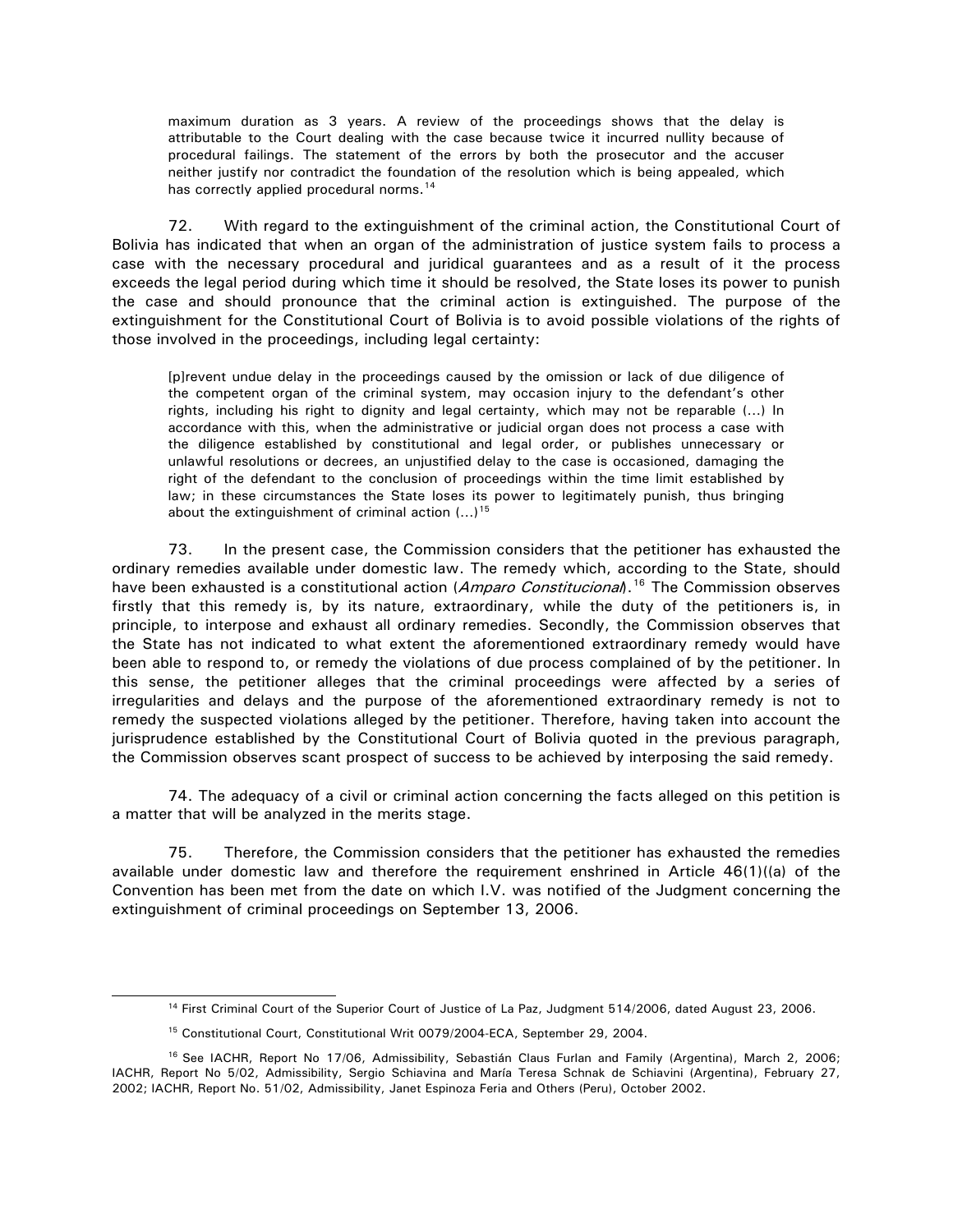### **2. Deadline for presentation of petitions**

76. Article 46(1) of the Convention states that for a petition to be admissible it must have been lodged within the period of six months from the date on which the party alleging violation of his rights was notified of the final judgment which exhausted the remedies available under domestic law.

77. The Commission has established that the remedies under domestic law were exhausted with Resolution 514/06 dated August 23, 2006 issued by the First Criminal Court of the Superior Court of Justice of La Paz, which was notified to the alleged victim on September 13, 2006. The petition was lodged on March 7, 2007. By virtue of this, the Commission concludes that this requirement has been satisfied.

# **3. Duplication of procedures and** *res judicata*

78. Article 46(1)(c) of the Convention establishes that the admission of petitions is subject to the requirement that the subject of the petition "is not pending in another international proceeding for settlement," and Article 47(d) of the Convention states that the Commission shall consider inadmissible any petition that is substantially the same as one previously studied by the Commission or by another international organization. In the present case, the parties have not argued that either of these circumstances apply in this case, and nor are they evident in the file.

# **4. Description of the alleged facts**

79. The Commission must decide for the purposes of admissibility whether the petition describes events that tend to establish a violation of rights, as stipulated by Article 47(b) of the American Convention, or if the petition is "manifestly groundless" or "obviously out of order" according to sub-paragraph c of the same Article. The standard of judgment of these two extremes differs from that required to decide on the merits of a petition. The Commission must carry out a prima facie examination to examine whether or not the petition establishes the apparent or potential violation of a right protected by the Convention, not to establish the existence of a violation. This examination is a summary analysis that does not imply a prejudgment or anticipation of findings on the merits.<sup>17</sup>

80. The Commission considers that if it were proven that a sterilization procedure were carried out in a public hospital without consent, and if this resulted in the physical and psychological effects on I.V., this could amount to a possible violation of the rights enshrined in Article 5(1) of the American Convention in relation to the obligations enshrined in Article 1(1) of the same instrument. Equally, the facts could amount to a possible violation of Article 11(2) of the American Convention in relation to the obligations enshrined in Article 1(1) of the same instrument, with regard to the allegations made by the petitioner concerning the arbitrary interference by state employees in the private life of I.V. regarding whether or not to maintain her reproductive function, invading her private life.<sup>18</sup>

<span id="page-13-0"></span> <sup>17</sup> See IACHR, Report No. 128/01, Case No. 12,367, Herrera and Vargas ("La Nación"), Costa Rica, December 3, 2001, paragraph 50; Report No. 4/04, Petition 12,324, Rubén Luis Godoy, Argentina, February 24, 2004, paragraph 43 and Report No. 29/07, Petition 712-03, Elena Tellez Blanco, Costa Rica, April 26, 2007, paragraph 58.

<span id="page-13-1"></span><sup>&</sup>lt;sup>18</sup> The IACHR has previously stated that the right to privacy "guarantees that each individual has a sphere into which no one can intrude a zone of activity which is wholly one's own." It has also stated that, "Article 11.2 specifically prohibits "arbitrary or abusive" interference with this right. The article states that in addition to the condition of legality, which should always be observed when a restriction is imposed on the rights of the Convention, the state has a special obligation to prevent "arbitrary or abusive" interferences." See IACHR, Report No. 38/96, Case 10,506, Argentina, October 15, 1996, paragraph 91.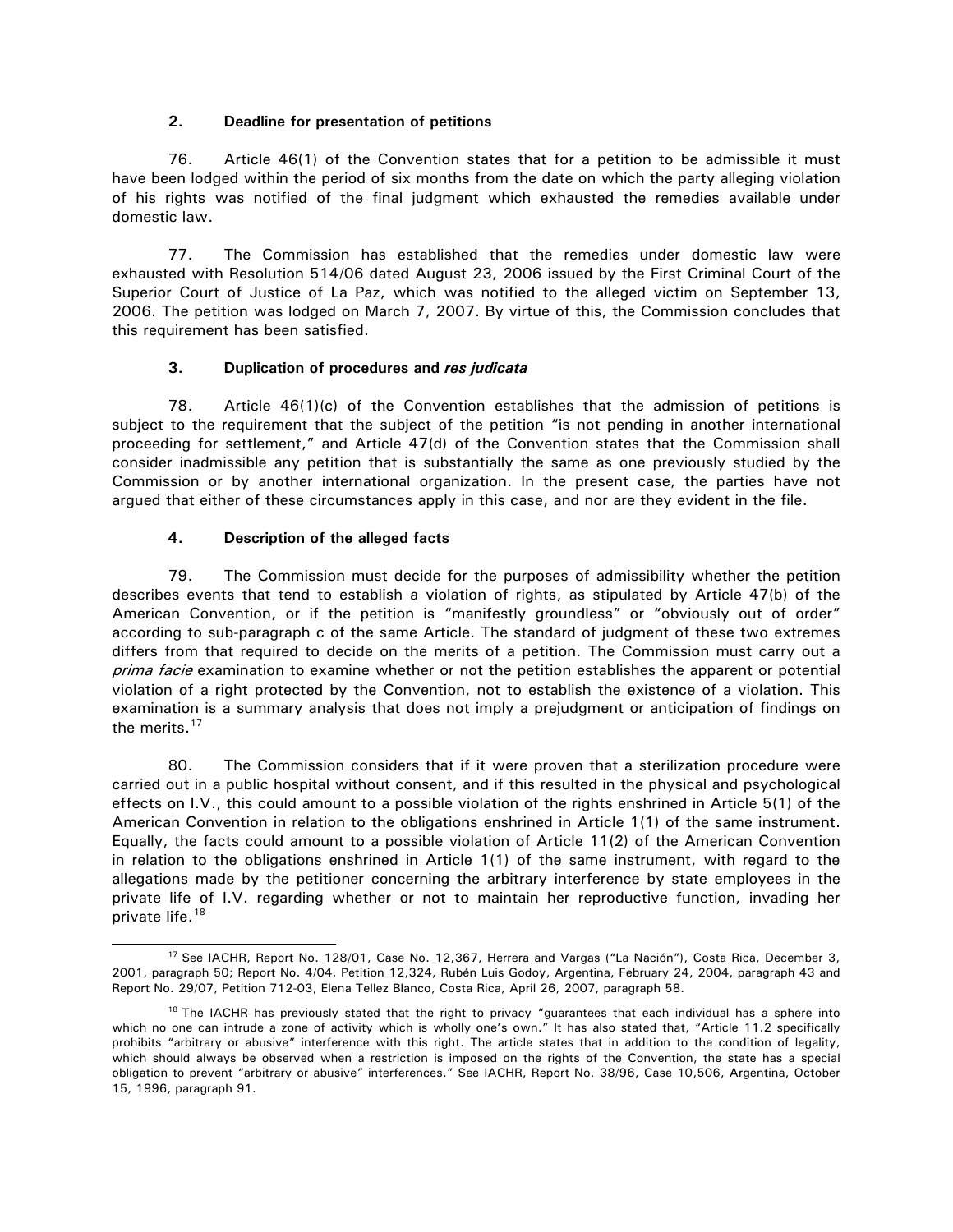81. The Commission also considers that the facts could amount to a possible violation of Article 13 of the American Convention in relation to the obligations enshrined in Article 1(1) of the same instrument, allegedly for not having been adequately informed of the effects, risks and consequences of the surgical operation she was submitted to, and/or alternative methods as demanded by Bolivian law and the international standards of human rights in this area.<sup>19</sup>

82. Furthermore, the facts could amount to a possible violation of Article 17 of the American Convention in relation to the obligations established in Article 1(1) of the same instrument, regarding the arbitrary interference of state employees in the right of I.V. to decide freely and responsibly on the number of her children, and consequently the size of her family.

83. Also, the Commission considers that the sterilization procedure that was allegedly carried out by public officials without the consent of the alleged victim, as well as the physical and psychological consequences of the medical operation, could amount to a possible violation of Article 7 of the Convention of Belém do Pará. Similarly, the alleged delay in the criminal proceedings against those alleged to be responsible attributed to the judicial authorities could also amount to a violation of the same Article.

84. The Commission also considers that the alleged irregularities and delays that characterized the criminal proceedings, attributed to the judicial authorities, could amount to a possible violation of the rights enshrined in Articles 8(1) and 25 of the American Convention in relation to the obligations defined in Article 1(1) of the same instrument.

### **V. CONCLUSIONS**

85. Based on the foregoing considerations of fact and law, and without prejudging the merits of the case, the Commission concludes that the present case meets the requirements for admissibility in accordance with Articles 46 and 47 of the American Convention and therefore,

### **THE INTER-AMERICAN COMMISSION ON HUMAN RIGHTS,**

### **DECIDES:**

1. To declare this case admissible in relation to Articles 5(1), 8(1), 11(2), 13, 17, and 25 of the American Convention in relation to Article 1(1) of the same instrument.

2. To declare this case admissible in relation to Article 7 of the Convention of Belém do Pará.

3. To give notice of this decision to the parties.

4. To publish this decision and include it in its Annual Report to the General Assembly of the OAS.

<span id="page-14-0"></span><sup>&</sup>lt;sup>19</sup> Article 16 e) of the Convention on the Elimination of All Forms of Discrimination against Women establishes that States Parties shall take all appropriate measures to eliminate discrimination against women in all matters relating to marriage and family relations and in particular shall ensure, on a basis of equality of men and women: the same rights to decide freely and responsibly on the number and spacing of their children and to have access to the information, education and means to enable them to exercise these rights.